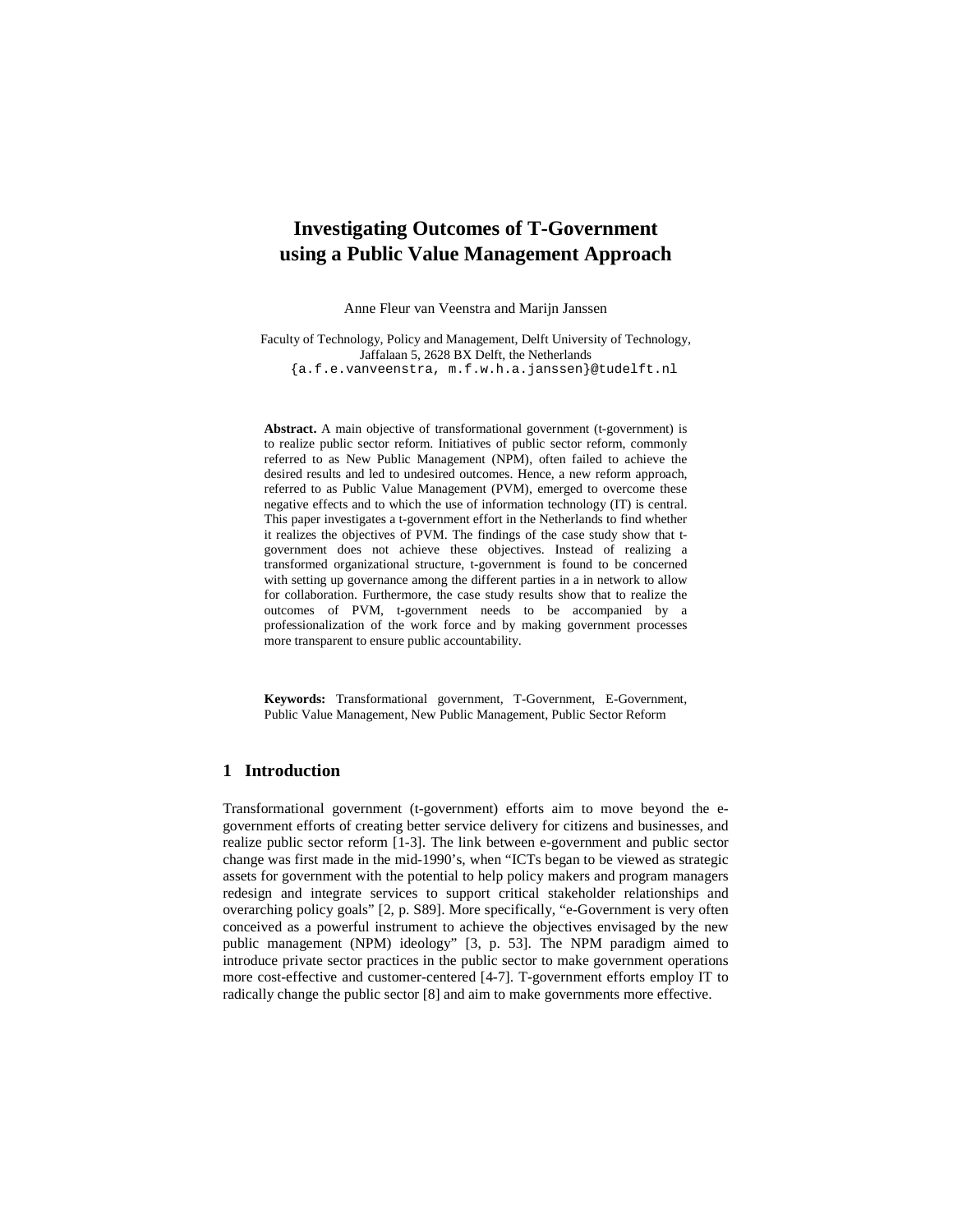Both e-government and NPM are criticized for their failure to achieve many of the desired outcomes [4,5,7-10]. Rather than transforming public administration, egovernment efforts were found to reinforce the existing structure within government [9]. Many barriers still exist that inhibit the changes that are considered necessary to realize transformation [11]. As a response t-government was introduced concerning the use of IT to transform governments [8] and to capture a broader range of pubic values like accountability and transparency. A new approach to public sector reform emerged aiming to achieve more responsive and effective public administrations [4,5,10,12-14]. This reform approach is commonly referred to as Public Value Management (PVM) [5,12]. PVM refers to the continuous assessment of the actions that the public sector undertakes to ensure that public value is created [12]. Central to the paradigm is the use of IT to create public value for the customers of the government as well as to strengthen the role of government itself [15], through collaboration in networks [5].

The objective of this paper is to see whether t-government efforts realize the outcomes envisioned by PVM. By looking at an effort of t-government in the Netherlands, the outcomes are investigated to see whether they are in line with the objectives of PVM. T-government efforts aim for a process orientation, breaking down the barriers of the vertical bureaucracies [16]. Leveraging information technology (IT), they aim to make governments more effective and realize an overhaul of the public sector [8]. In this paper, t-government is investigated by looking at a case study in the Netherlands using a PVM approach. The next section introduces PVM and its objectives. In the third section the case methodology is presented, followed by the case study description. Subsequently, the findings from the case study are presented and discussed. Finally, the last section presents conclusions and recommendations for further research.

### **2 Theoretic background on Public Value Management (PVM)**

PVM aims to realize public sector reform [5,12]. Public sector reform "is usually thought of as a means to an end, not to an end in itself. […] [Its objectives] include making *savings* (economies) in public expenditure, improving the *quality* of public services, making the operation of government more *efficient*, and increasing the chances that the policies which are chosen and implemented will be *effective*" [17, p. 6; emphases in original]. The objectives that are referred to, thus, span the width of governments' activities and purposes; including cost savings, outcomes that are to be achieved by the government and the values that are considered. Such change, however, is expected to take a long time: "The full benefits of major changes in the processes and structures of public agencies normally cannot be harvested until three, four, five, or even more years after a reform program has been launched" [17, p. 7].

PVM emerged as a reaction to its predecessor paradigm NPM as well as to the traditional Weberian bureaucracy to overcome the negative effects of both, such as the inefficiency and red-tape of bureaucracy and the fragmentation of government [4,5,7,10]. Traditionally, public administrations are characterized as hierarchical organizations with public officials carrying out predefined tasks: bureaucracies [18].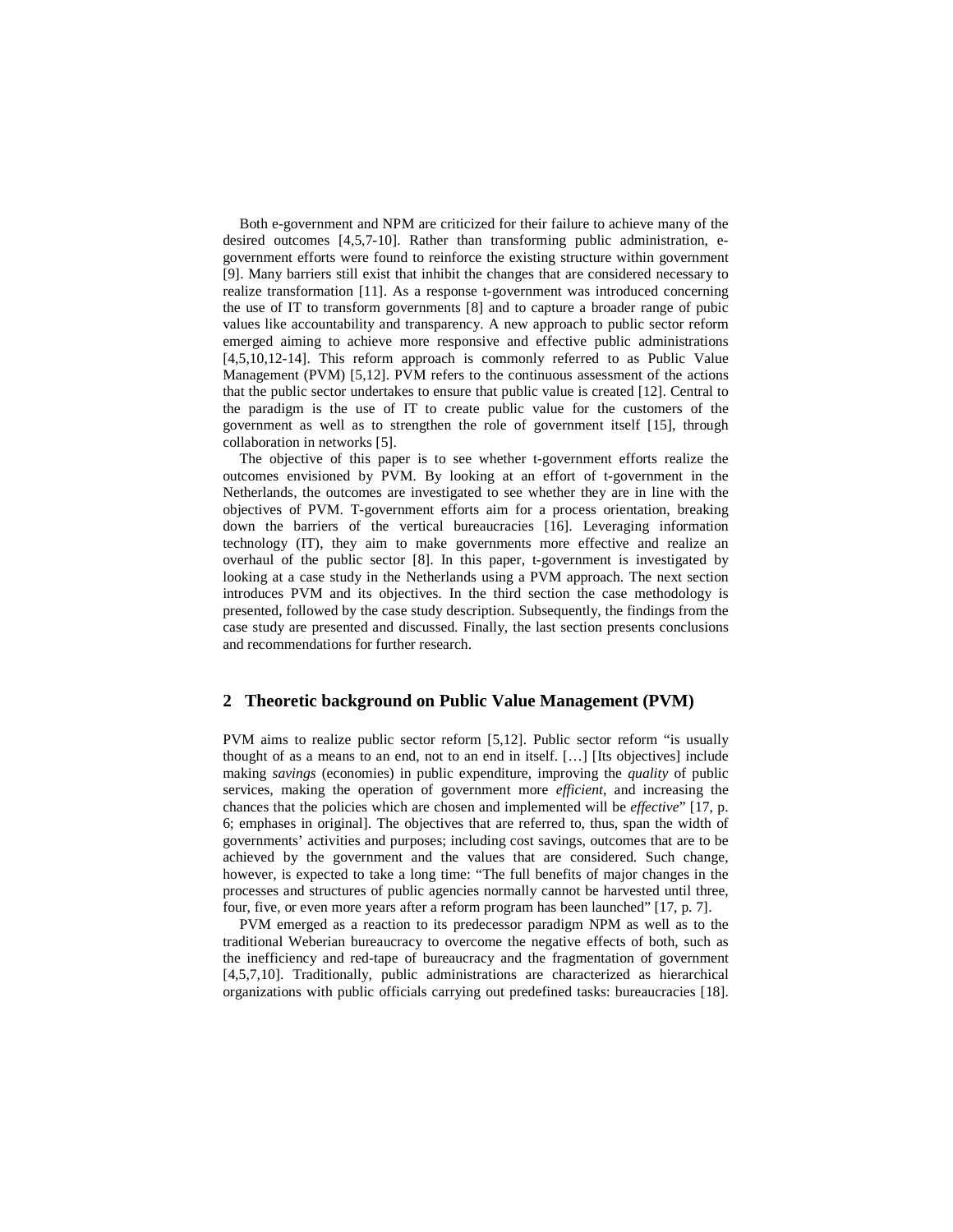To understand the central notions of PVM, it is thus useful to compare it to both bureaucracy and NPM. The agendas of public sector reform can be seen to differ in a number of dimensions (see Table 1). Although these reform agendas clearly have a normative character [19], the purpose of this section is to describe their ideal type. An ideal type is a description of a specific phenomenon, not referring to an ideal situation seen from a normative standpoint. Traces of the ideal types of public organizations presented in this section are still found in today's public administrations [4].

| <b>Table 1</b> : Comparison of the three public sector reform agendas [based on 4,5,10,12-14] |                       |                       |                         |
|-----------------------------------------------------------------------------------------------|-----------------------|-----------------------|-------------------------|
|                                                                                               | <b>Bureaucracy</b>    | <b>NPM</b>            | <b>PVM</b>              |
| Main purpose of                                                                               | Realizing political   | Mitigating market     | Creating public         |
| public sector                                                                                 | goals                 | failure               | value                   |
| Role of the                                                                                   | Policy-making and     | Catalyst for actions  | Serving and             |
| government                                                                                    | implementation        | of private parties    | empowering              |
| Public sector ethos                                                                           | Public sector         | Customer              | Dialogue and            |
|                                                                                               | monopoly              | satisfaction          | collaboration           |
| Formulation of                                                                                | Politicians formulate | Aggregation of        | Complex process of      |
| public value                                                                                  | laws, consult experts | individual            | interactions; result of |
|                                                                                               |                       | preferences           | dialogue                |
| Role of the public                                                                            | Clients and           | <b>Customers</b>      | Citizens                |
|                                                                                               | electorate            |                       |                         |
| Role of public                                                                                | Following             | Attaining output      | Coordinating            |
| officials                                                                                     | procedures            | targets               | networks                |
| Discretion of                                                                                 | Limited:              | Room for attaining    | Discretion necessary;   |
| administrators                                                                                | standardization of    | entrepreneurial goals | limited by political    |
|                                                                                               | tasks                 |                       | accountability          |
| Motivation of                                                                                 | Wages and status;     | Entrepreneurial       | Public service:         |
| administrators                                                                                | protected and         | spirit; ideal of      | contributing to         |
|                                                                                               | privileged profession | smaller government    | society                 |
| Mechanisms for                                                                                | Implementing          | Realizing policy      | Networks of public      |
| achieving policy                                                                              | government            | objectives by private | and private             |
| objectives                                                                                    | programs              | parties               | organizations           |
| Accountability                                                                                | Hierarchical:         | Market-driven:        | Pluriform:              |
|                                                                                               | administrators are    | aggregation of        | administrators have     |
|                                                                                               | accountable to        | preferences leads to  | to follow the law.      |
|                                                                                               | elected politicians   | desired output for    | societal values.        |
|                                                                                               |                       | large groups of       | political norms,        |
|                                                                                               |                       | customers, via        | professional            |
|                                                                                               |                       | public-private        | standards and           |
|                                                                                               |                       | contacts              | citizens' interests     |
| Organizational                                                                                | Hierarchical          | Private sector /      | Networks / pluriform    |
| structure; service                                                                            |                       | public agencies put   |                         |
| delivery                                                                                      |                       | at a distance         |                         |

The three reform agendas differ on a range of characteristics. A first group of characteristics is concerned with the fundamentals of public administration: the purpose, role, and ethos of the public sector, and the way in which public value is formulated. In the bureaucratic ideal type public administrations have a monopoly on realizing political goals by policy-making and implementation [4,5,13,20]. Public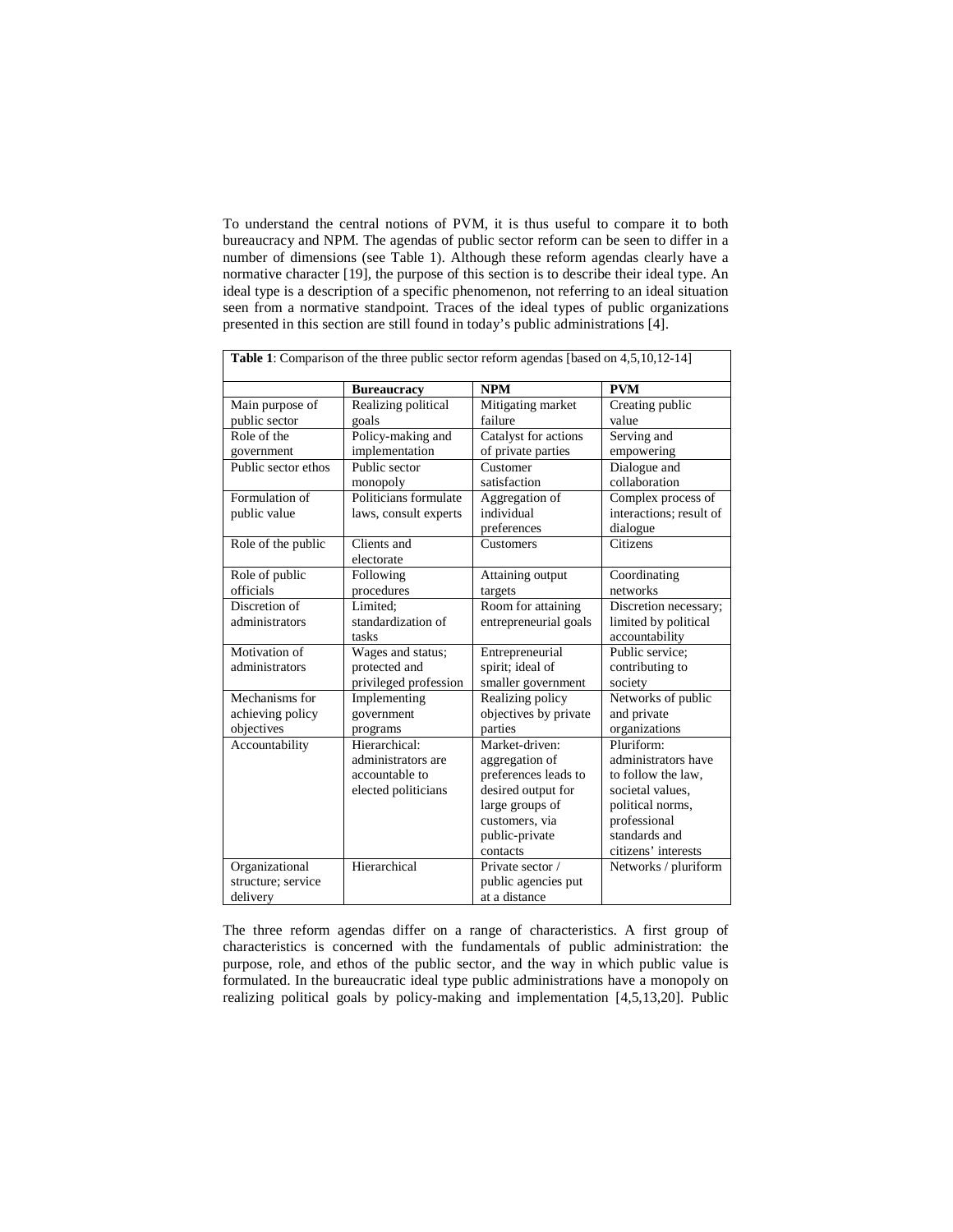value is thus formulated by politicians in consultation with experts [20]. Within NPM the purpose of the public sector is to mitigate market failure by coordinating the actions of private parties in order to satisfy the customers of the public sector [4- 7,13,14]. Public sector is defined using economic theory to aggregate the individual wishes of these customers [14]. In the PVM approach, public administrations aim for creating public value directly for citizens or by strengthening the role of the government [5,12,15], thereby shifting their role to serving and empowering citizens and business to create public value [13]. Governments operating according to the PVM agenda thus focus on collaborating and creating a dialogue with citizens in order to determine what constitutes public value [5].

A second group of characteristics is related to the role of the public and public officials. While the public used to be seen by public administrations as having a passive role (clients, electorate) in a bureaucracy [19], their role was redefined as customers under the NPM paradigm [6,21]. Under the PVM paradigm they get the status of citizens that can also participate in government action [5]. This requires, in turn, a different role of public officials. Rather than professional bureaucrats executing predefined tasks and procedures, public officials under the NPM paradigm were expected to become entrepreneurial and more customer-friendly by achieving predefined output targets [5,7,10]. Within PVM, public value is realized when an adaptable, learning-based approach is taken on by public managers [12]. In order to realize public value, they coordinate the actions of both public and private parties within networks [5,12]. This can only be achieved when public officials have sufficient discretion to carry out their tasks [5,12].

The last group of characteristics is the organizational structure and the way in which the objectives of the public sector are realized. In the bureaucracy, actions are performed by a top-down division and aggregation of predefined tasks [18]. Subsequently, accountability is organized by administrators reporting to elected leaders, while the administrators themselves are expected to remain impartial [5]. This form of accountability is often called 'procedure accountability', in which administrators are mainly responsible for following the right procedures [22]. Accountability shifted from procedure accountability towards clearly defined goals to assure their delivery in the NPM paradigm [22]. Public officials now were not only responsible for following the right procedure, but they also had to ensure a favorable outcome of their actions [22] as well as attaining specific performance incentives [7,10]. Within PVM public value is realized through collaboration in networks of public and private parties [5, 23]. Public accountability is thus pluriform: public officials need to perform according to the law, societal values, political norms, professional standards, and citizens' wishes – requiring a new way of working [12]. Hence, the emphasis on transparency of public processes within PVM [24,25].

PVM has a different view on what constitutes governments and how public value is formulated compared to the bureaucratic and NPM paradigms. It emphasizes that public value creation happens as a process of continuous assessment determining whether the actions of public officials will lead to public value – either directly to citizens or by strengthening the role of the public sector [15]. PVM is thus an attempt of creating an integrated and holistic vision on value for society by collaboration of public and private parties in networks [5,12]. Hence, IT is considered central to PVM in order to coordinate these actions [10]. It is, therefore, often emphasized that within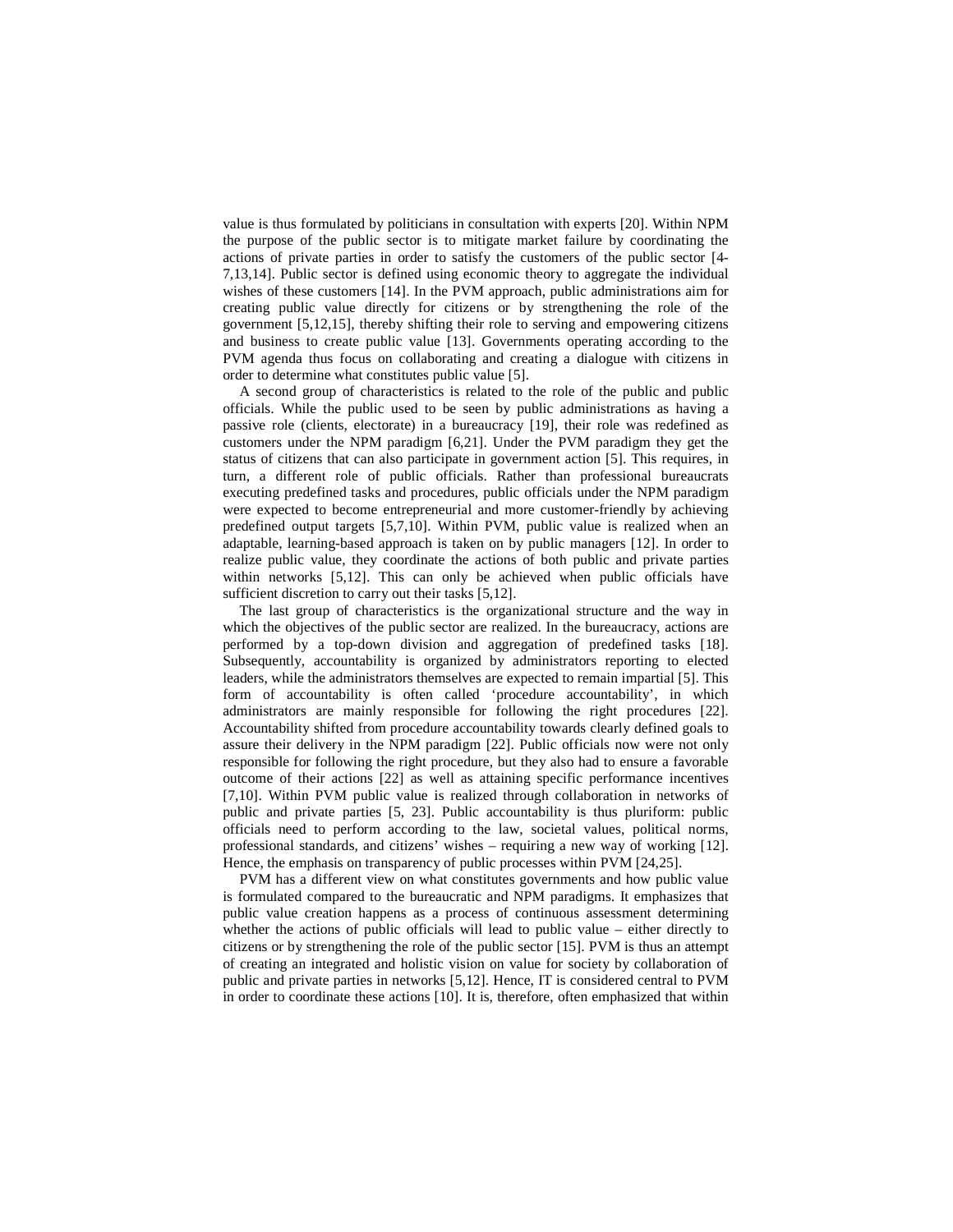the public value framework, *outcome*, rather than *output* is realized [19,26]. Three characteristics of PVM can thus be distinguished: the definition of public value by through dialogue, the continuous assessment of their actions by public officials determining whether public value is attained, and the coordination of actions within networks of public and private parties supported by the use of IT.

#### **3 Research method**

To investigate t-government efforts to find whether they lead to the outcomes of transformation outlined in the PVM paradigm, a case study from the Netherland is examined. This case study concerns the adoption of the international financial reporting standard XBRL (acronym of eXtensible Business Reporting Language) for financial reporting, based on a uniform taxonomy NT (Dutch taxonomy) and a process infrastructure that can be used to exchange information between businesses and the government. Financial reporting comprises all legally required information provisioning of businesses to the government. It is considered an appropriate case for investigating t-government, as it captures the use of information technology to realize public sector transformation. Furthermore, it is a very long-term project, as it started in 2004 and it is expected to continue at least into 2013, when the use of the XBRL standard for specific reporting processes will become obligatory.

A retrospective view on the case was created by carrying out fifteen semistructured interviews over the course of January and February 2010, which were complemented by three interviews in September 2011 to update the case study. The group of fifteen interviewees comprised three project managers of government organizations involved in implementing and maintaining the government infrastructure and systems for XBRL, five representatives of businesses from different sectors and varying size for understanding the user perspective, three accountants of various intermediaries, two representatives of software companies developing software packages for financial reporting, and two bank managers that are currently implementing XBRL in their organizations. The validating interviews were held with a project manager responsible for XBRL implementation and two researchers that have been involved in disseminating knowledge about XBRL. All interviews lasted between one hour and an hour and half. Most interviews were conducted by two researchers comparing results afterwards; some were conducted by one interviewer.

The interviewees were asked questions on the changes that were made in all aspects of government – and on the side of businesses and intermediaries. To determine in which ways transformation takes place, inquiries were made into all aspects of the PVM paradigm. Firstly, the objectives of the case study were determined, followed by the outcomes that were achieved. Secondly, the operational changes in the processes within government and the private sector were looked at to see whether any major changes or transformations could be observed. Thirdly, the organizational structure was looked at to find out how actions are coordinated and how accountability is organized. The purpose of these inquiries is to find out to what extent the objectives of PVM are achieved by this t-government effort.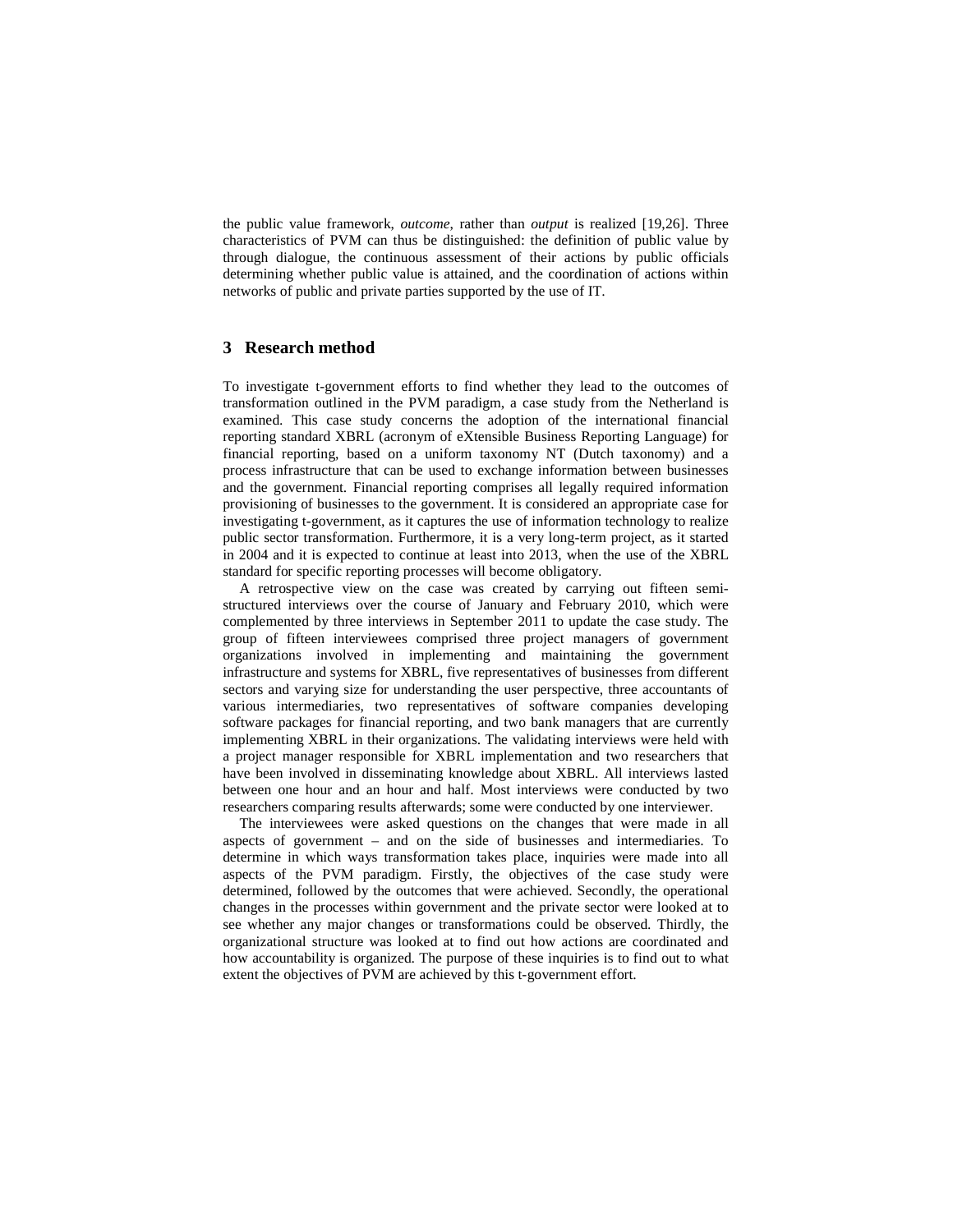## **4 Case study**

The introduction of the Dutch Taxonomy (NT) based on the international XBRL standard set out to standardize the process of legally required financial reporting by businesses in 2004. Instead of all government agencies defining their own requirements for financial reports, a taxonomy was created to harmonize definitions used by the Dutch government in the financial domain. Furthermore, a common process infrastructure is developed that is to be used for submitting all financial reports. Although the XBRL standard can be used for financial reporting across many sectors, the current project set-up includes a few specific reports: (profit) tax filing at the Inland Revenue Service (IRS), the submission of financial year reports at the Chamber of Commerce and the submission of data to the national bureau for statistics (CBS). In the private sector, a consortium of banks is developing a Banking Taxonomy (BT) to allow for automatic handling of credit applications using XBRL.

The process infrastructure developed to facilitate data exchange consists of a unified gateway for bulk data to government information systems. While the current structure of organizations concerned with financial reporting can be defined as a hierarchical command-and-control situation in which the government agencies enforce their standards onto the market, XBRL implementation is expected to allow for the creation of value chains across a network of organizations. As generating financial reports will be done using an open standard, organizations are able to innovate and new applications may emerge as well as new organizations developing new services. This likely results in a new situation in which government agencies remain in control of the interpretation of financial data and the decision-making process, but the process of creating reports will take place within a networked structure that enables innovation.

In 2006, to support the development of the NT a generic infrastructure project was started drawing up requirements for the functionalities necessary for a new process infrastructure for financial reporting based on XBRL. When the first version of the NT was ready and the plans for the process infrastructure were published, the three public agencies (IRS, Chambers of Commerce and CBS) signed an agreement to implement XBRL. This agreement was also signed by representatives of businesses, accountants and software vendors to stimulate the use of XBRL for financial reporting. Simultaneously, in line with political priorities at that time, the project was appointed to contribute to the central government agenda to achieve an administrative burden reduction of businesses. In 2007, the central government estimates that around 350 million euro's worth of administrative tasks of businesses can be cut and around a million tax filings using XBRL will be achieved yearly by 2008.

However, the agreements of 2006 were not achieved. Therefore, in 2010 changes were made in the governance structure of the implementation program. A strong focus on the implementation was adopted by the organization guiding the changes, which also involved private parties. The process infrastructure developed for exchanging data based on XBRL was to be developed and maintained by the central government IT maintenance agency (Logius). Furthermore, the IRS decided to use the program to implement system-based control to improve compliance management. System-based control allows for checking the physical processes of organizations. By tapping into process information of companies it automatically checking whether these processes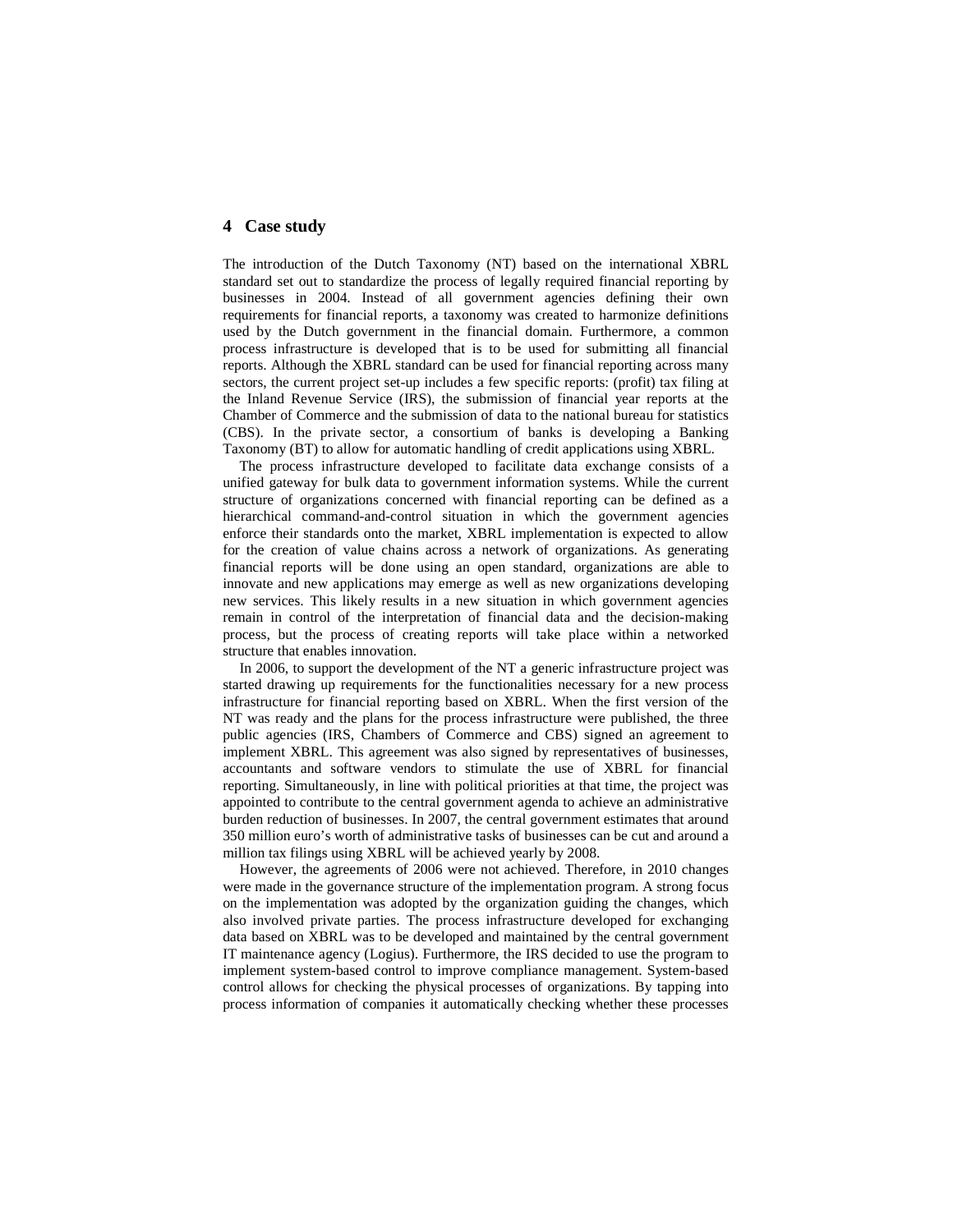comply with regulations. Furthermore, to increase the quality of the financial reporting processes, the IRS started to phase out its old reporting processes. To spur developments, the use of the XBRL standard will become obligatory for specific streams of financial reporting in 2013.

## **5 Findings**

The SBR case was investigated to determine whether any transformation is taking place by looking at the characteristics of PVM. The case study findings are summarized in table 2.

| Main purpose of the<br>The improvement of financial reporting can be seen as creating public<br>value.<br>government<br>Role of the<br>XBRL set out to steer private parties to carry out public goals in NPM<br>style by creating output targets. After Logius took over, the role of the<br>government<br>government turned into serving and empowering, ensuring that the<br>parties involved will benefit from the implementation.<br>Public sector ethos<br>Rather than creating a law upfront that businesses will have to follow<br>by implementing XBRL, a joint agreement was made that allows for<br>collaboration between the public and the private sector.<br>Formulation of<br>XBRL implementation set out as a project to create value for all<br>parties involved: administrative burden reduction for businesses and<br>public value<br>by advancing compliance controls for government organizations.<br>Businesses are involved in policy formulation and implementation.<br>Role of the public<br>Role of public<br>While public officials keep having to follow procedures, and deliver<br>officials<br>cost-effective services, they will also have to attune their actions with<br>those performed by officials in other organizations to create value.<br>Discretion and<br>Both NPM and PVM characteristics can be observed: the creation of<br>motivation of<br>innovative services can be considered entrepreneurial, and by<br>implementing horizontal control public officials will have more<br>administrators<br>discretionary room to attain their objectives. |
|------------------------------------------------------------------------------------------------------------------------------------------------------------------------------------------------------------------------------------------------------------------------------------------------------------------------------------------------------------------------------------------------------------------------------------------------------------------------------------------------------------------------------------------------------------------------------------------------------------------------------------------------------------------------------------------------------------------------------------------------------------------------------------------------------------------------------------------------------------------------------------------------------------------------------------------------------------------------------------------------------------------------------------------------------------------------------------------------------------------------------------------------------------------------------------------------------------------------------------------------------------------------------------------------------------------------------------------------------------------------------------------------------------------------------------------------------------------------------------------------------------------------------------------------------------------------------------------------|
|                                                                                                                                                                                                                                                                                                                                                                                                                                                                                                                                                                                                                                                                                                                                                                                                                                                                                                                                                                                                                                                                                                                                                                                                                                                                                                                                                                                                                                                                                                                                                                                                |
|                                                                                                                                                                                                                                                                                                                                                                                                                                                                                                                                                                                                                                                                                                                                                                                                                                                                                                                                                                                                                                                                                                                                                                                                                                                                                                                                                                                                                                                                                                                                                                                                |
|                                                                                                                                                                                                                                                                                                                                                                                                                                                                                                                                                                                                                                                                                                                                                                                                                                                                                                                                                                                                                                                                                                                                                                                                                                                                                                                                                                                                                                                                                                                                                                                                |
|                                                                                                                                                                                                                                                                                                                                                                                                                                                                                                                                                                                                                                                                                                                                                                                                                                                                                                                                                                                                                                                                                                                                                                                                                                                                                                                                                                                                                                                                                                                                                                                                |
|                                                                                                                                                                                                                                                                                                                                                                                                                                                                                                                                                                                                                                                                                                                                                                                                                                                                                                                                                                                                                                                                                                                                                                                                                                                                                                                                                                                                                                                                                                                                                                                                |
|                                                                                                                                                                                                                                                                                                                                                                                                                                                                                                                                                                                                                                                                                                                                                                                                                                                                                                                                                                                                                                                                                                                                                                                                                                                                                                                                                                                                                                                                                                                                                                                                |
|                                                                                                                                                                                                                                                                                                                                                                                                                                                                                                                                                                                                                                                                                                                                                                                                                                                                                                                                                                                                                                                                                                                                                                                                                                                                                                                                                                                                                                                                                                                                                                                                |
|                                                                                                                                                                                                                                                                                                                                                                                                                                                                                                                                                                                                                                                                                                                                                                                                                                                                                                                                                                                                                                                                                                                                                                                                                                                                                                                                                                                                                                                                                                                                                                                                |
|                                                                                                                                                                                                                                                                                                                                                                                                                                                                                                                                                                                                                                                                                                                                                                                                                                                                                                                                                                                                                                                                                                                                                                                                                                                                                                                                                                                                                                                                                                                                                                                                |
|                                                                                                                                                                                                                                                                                                                                                                                                                                                                                                                                                                                                                                                                                                                                                                                                                                                                                                                                                                                                                                                                                                                                                                                                                                                                                                                                                                                                                                                                                                                                                                                                |
|                                                                                                                                                                                                                                                                                                                                                                                                                                                                                                                                                                                                                                                                                                                                                                                                                                                                                                                                                                                                                                                                                                                                                                                                                                                                                                                                                                                                                                                                                                                                                                                                |
|                                                                                                                                                                                                                                                                                                                                                                                                                                                                                                                                                                                                                                                                                                                                                                                                                                                                                                                                                                                                                                                                                                                                                                                                                                                                                                                                                                                                                                                                                                                                                                                                |
|                                                                                                                                                                                                                                                                                                                                                                                                                                                                                                                                                                                                                                                                                                                                                                                                                                                                                                                                                                                                                                                                                                                                                                                                                                                                                                                                                                                                                                                                                                                                                                                                |
|                                                                                                                                                                                                                                                                                                                                                                                                                                                                                                                                                                                                                                                                                                                                                                                                                                                                                                                                                                                                                                                                                                                                                                                                                                                                                                                                                                                                                                                                                                                                                                                                |
|                                                                                                                                                                                                                                                                                                                                                                                                                                                                                                                                                                                                                                                                                                                                                                                                                                                                                                                                                                                                                                                                                                                                                                                                                                                                                                                                                                                                                                                                                                                                                                                                |
|                                                                                                                                                                                                                                                                                                                                                                                                                                                                                                                                                                                                                                                                                                                                                                                                                                                                                                                                                                                                                                                                                                                                                                                                                                                                                                                                                                                                                                                                                                                                                                                                |
|                                                                                                                                                                                                                                                                                                                                                                                                                                                                                                                                                                                                                                                                                                                                                                                                                                                                                                                                                                                                                                                                                                                                                                                                                                                                                                                                                                                                                                                                                                                                                                                                |
|                                                                                                                                                                                                                                                                                                                                                                                                                                                                                                                                                                                                                                                                                                                                                                                                                                                                                                                                                                                                                                                                                                                                                                                                                                                                                                                                                                                                                                                                                                                                                                                                |
|                                                                                                                                                                                                                                                                                                                                                                                                                                                                                                                                                                                                                                                                                                                                                                                                                                                                                                                                                                                                                                                                                                                                                                                                                                                                                                                                                                                                                                                                                                                                                                                                |
|                                                                                                                                                                                                                                                                                                                                                                                                                                                                                                                                                                                                                                                                                                                                                                                                                                                                                                                                                                                                                                                                                                                                                                                                                                                                                                                                                                                                                                                                                                                                                                                                |
| Mechanisms for<br>The XBRL standard is not implemented hierarchically, although it is                                                                                                                                                                                                                                                                                                                                                                                                                                                                                                                                                                                                                                                                                                                                                                                                                                                                                                                                                                                                                                                                                                                                                                                                                                                                                                                                                                                                                                                                                                          |
| achieving policy<br>spurred by making it obligatory by 2013. Until then, implementation                                                                                                                                                                                                                                                                                                                                                                                                                                                                                                                                                                                                                                                                                                                                                                                                                                                                                                                                                                                                                                                                                                                                                                                                                                                                                                                                                                                                                                                                                                        |
| depends on public and private parties implementing XBRL to serve<br>objectives                                                                                                                                                                                                                                                                                                                                                                                                                                                                                                                                                                                                                                                                                                                                                                                                                                                                                                                                                                                                                                                                                                                                                                                                                                                                                                                                                                                                                                                                                                                 |
| their own needs, through governance performed by Logius.                                                                                                                                                                                                                                                                                                                                                                                                                                                                                                                                                                                                                                                                                                                                                                                                                                                                                                                                                                                                                                                                                                                                                                                                                                                                                                                                                                                                                                                                                                                                       |
| Accountability<br>Public officials remain accountable to elected politicians, but at the                                                                                                                                                                                                                                                                                                                                                                                                                                                                                                                                                                                                                                                                                                                                                                                                                                                                                                                                                                                                                                                                                                                                                                                                                                                                                                                                                                                                                                                                                                       |
| same time a pluriform form of accountability emerges, in which they                                                                                                                                                                                                                                                                                                                                                                                                                                                                                                                                                                                                                                                                                                                                                                                                                                                                                                                                                                                                                                                                                                                                                                                                                                                                                                                                                                                                                                                                                                                            |
| are accountable not only to the law, but also to the political norms of                                                                                                                                                                                                                                                                                                                                                                                                                                                                                                                                                                                                                                                                                                                                                                                                                                                                                                                                                                                                                                                                                                                                                                                                                                                                                                                                                                                                                                                                                                                        |
| administrative burden reduction, professional standards of compliance                                                                                                                                                                                                                                                                                                                                                                                                                                                                                                                                                                                                                                                                                                                                                                                                                                                                                                                                                                                                                                                                                                                                                                                                                                                                                                                                                                                                                                                                                                                          |
| control, and business interests of making compliance easier.                                                                                                                                                                                                                                                                                                                                                                                                                                                                                                                                                                                                                                                                                                                                                                                                                                                                                                                                                                                                                                                                                                                                                                                                                                                                                                                                                                                                                                                                                                                                   |
| Organizational<br>What remains hierarchical is the relation between government and<br>structure; service<br>businesses: businesses will have to comply with government                                                                                                                                                                                                                                                                                                                                                                                                                                                                                                                                                                                                                                                                                                                                                                                                                                                                                                                                                                                                                                                                                                                                                                                                                                                                                                                                                                                                                         |
| delivery<br>regulations. At the same time, through the horizontal control, a                                                                                                                                                                                                                                                                                                                                                                                                                                                                                                                                                                                                                                                                                                                                                                                                                                                                                                                                                                                                                                                                                                                                                                                                                                                                                                                                                                                                                                                                                                                   |
| networked structure will emerge in which businesses become partners                                                                                                                                                                                                                                                                                                                                                                                                                                                                                                                                                                                                                                                                                                                                                                                                                                                                                                                                                                                                                                                                                                                                                                                                                                                                                                                                                                                                                                                                                                                            |
| of the government to comply with reporting regulations.                                                                                                                                                                                                                                                                                                                                                                                                                                                                                                                                                                                                                                                                                                                                                                                                                                                                                                                                                                                                                                                                                                                                                                                                                                                                                                                                                                                                                                                                                                                                        |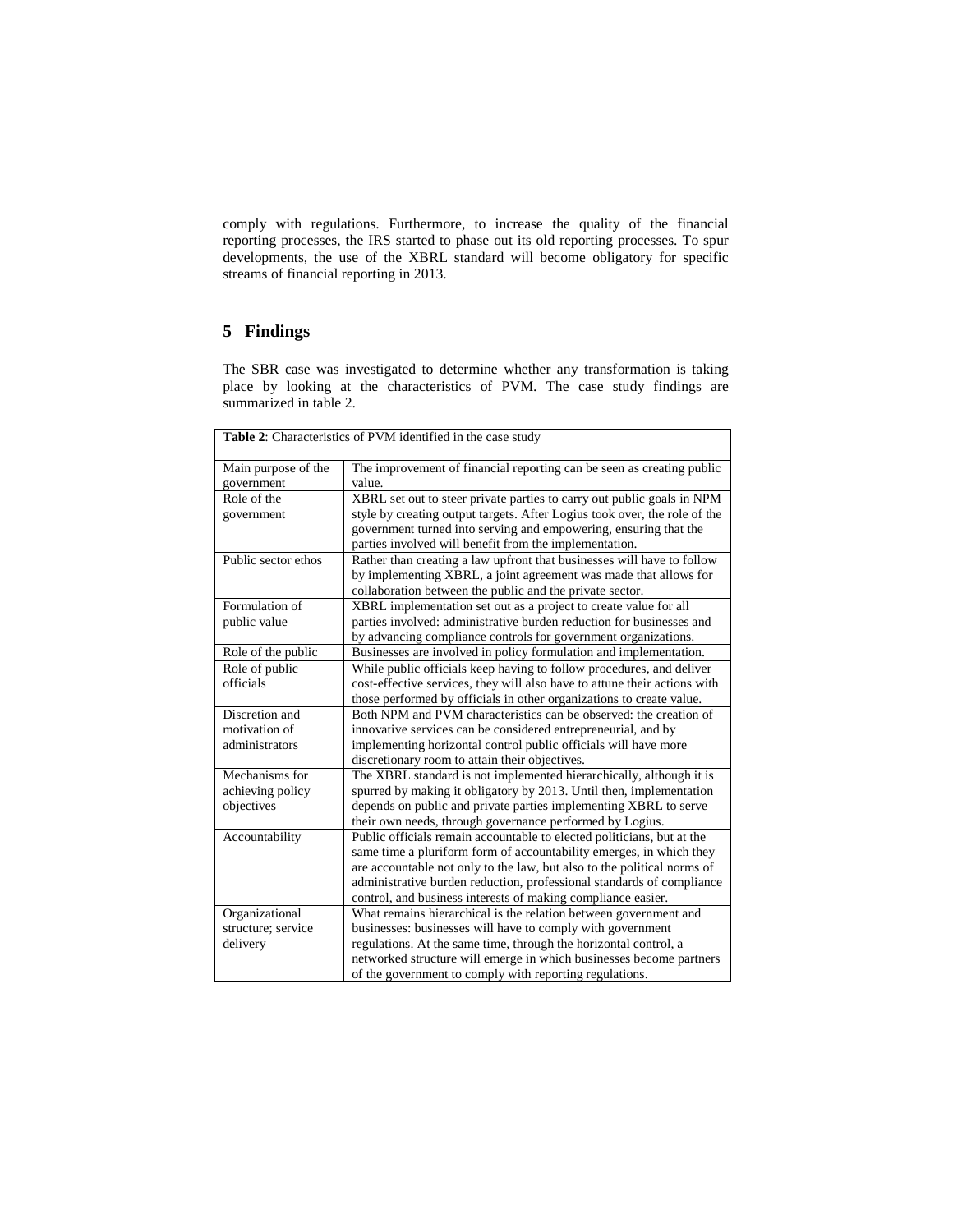Regarding the first characteristic of PVM – the definition of public value through dialogue – the implementation of XBRL aims to create value by introducing a standardized process for reporting. Rather than being a political objective, the implementation of XBRL, the NT and the process infrastructure are meant to be beneficial for both the public and the private organizations involved. Through the common agreement in 2006 the government set out to empower businesses and government organizations rather than being only involved in policy-making and implementation. Furthermore, Logius aimed to achieve implementation by involving private parties rather than by enforcing implementation. Thus, public value was defined and created in a collaborative manner rather than that it was enforced by the government.

The second characteristic is the introduction of the continuous assessment of whether public value is attained for citizens directly or by strengthening the public sector by public officials. XBRL implementation aims to do both. On the side of the government, system-based control will lead to a continuous assessment of whether businesses are compliant. At the same time delivering public value directly to businesses by realizing administrative burden reduction through standardized reporting also strengthens the role of the government in the network. While businesses are no longer merely customers, they also influence the governance process. Furthermore, system-based control requires more room for discretionary power for public officials that, instead of following fixed procedures use IT to tap into process information of businesses and perform compliance control based on risk profiles. Among the factors that determine the risk profile is the trust generated by the businesses by complying with the regulations. If they comply for a longer period of time, their risk profile will be given a status in which fewer checks are performed by the IRS.

The coordination of actions within networks of public and private parties is the third characteristic of PVM. It includes the shift from hierarchically oriented public administrations to a networked structure in which public and private parties collaborate. While policy formulation indeed takes place through a process of governance, the other two characteristics cannot be seen to in place. Firstly, the nature of the relation between the government and businesses regarding financial reporting does not lead to a fully networked structure as governments remain in control of checking compliance of businesses. Secondly, regarding accountability, this still takes place large in the bureaucratic style of following procedures. Although public officials are responsive to more than just the procedures when performing horizontal control, it remains important. An important reason is that procedure accountability is a means to ensure equity. Thus, while the first and the second set of characteristics of PVM are in place in the case study, this is not the case for the third set of characteristics related to the organizational structure and accountability.

#### **6 Discussion**

From the case study it becomes clear that many characteristics of PVM are likely to be achieved by t-government. However, it cannot be concluded that a transformed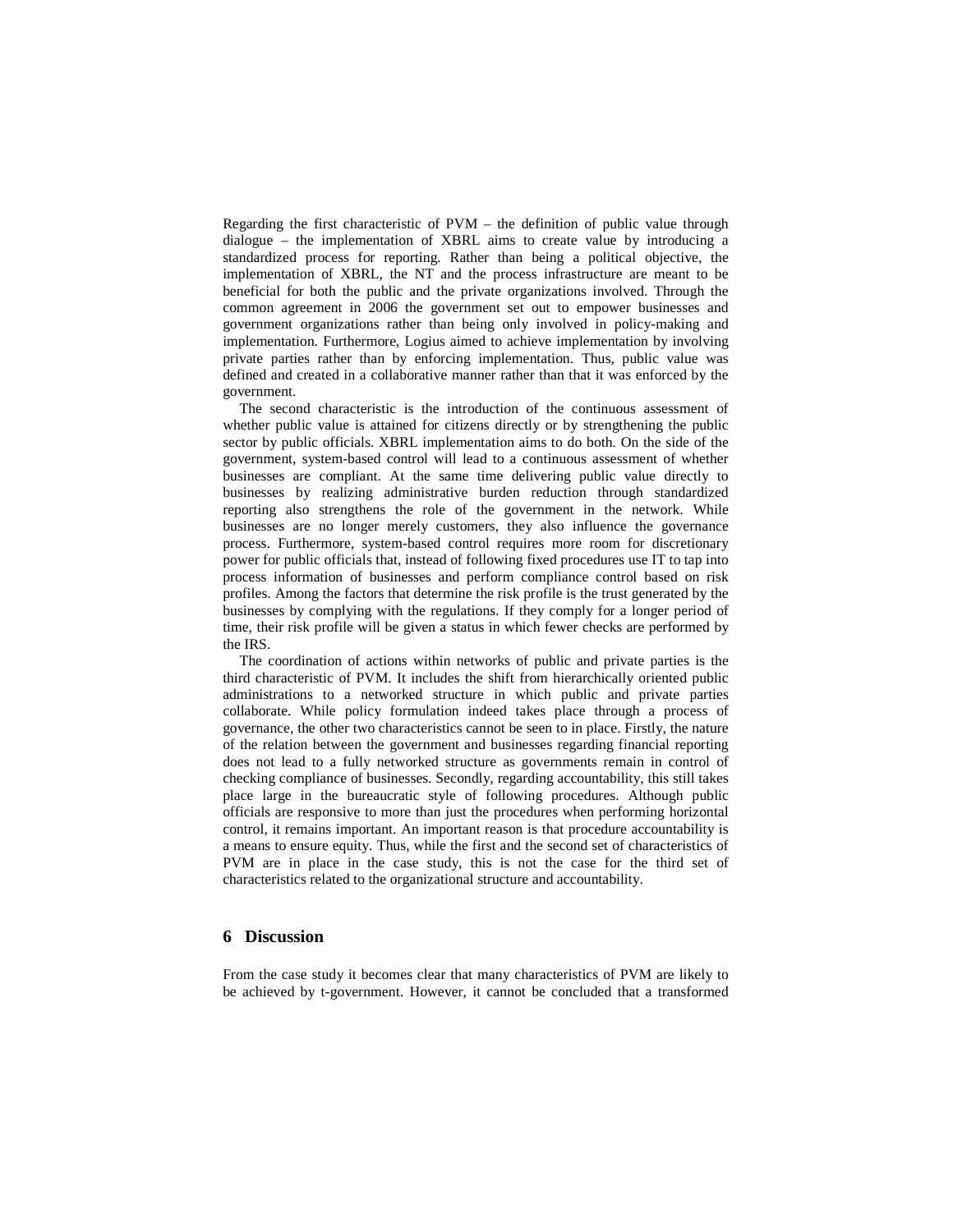organization will now be in place as a fully developed networked structure is not in place, nor is accountability transformed. Instead, it is still mainly vertically oriented and focused on following procedures. Thus, t-government in this case is not seen to be the realization of a fully transformed organizational structure (as government and businesses essentially keep the same roles as before), but rather to a process of governance by Logius, ensuring that the desired quality of the processes within the network is realized. This governance focuses on involving different – also private – parties in order to implement the desired changes.

Furthermore, realizing accountability in the way it is defined by PVM is expected to lead to problems for three reasons. Firstly, it will become much more difficult for public officials to be accountable if they have to adhere to multiple procedures, demands, and standards. Secondly, as the new forms of compliance control by the IRS (horizontal control) are expected to lead to the continuous assessment of whether public value is created, it requires that public officials are much better trained than before to be able to make decisions within this complex set of requirements. One of the interviewees already indicated that this represents a challenge for the IRS as they expect that will have to hire more highly educated officials performing the compliance controls. Thirdly, an issue that may become problematic is the realization of equity. The main reason for bureaucracies to use procedure accountability is to ensure that public officials remain neutral (as they are able to do their work in different political realities), but also to not be able to favor individual citizens. Creating more discretionary room thus enables public value creation, but it also requires additional actions to ensure equity.

 A main limitation of this study is that this case study is an innovative example of t-government. Other examples may give very different results. Therefore, to be able to generalize these findings, other cases in and outside of the Netherlands may need to be looked into. Especially as the XBRL implementation is considered an innovative case in the Netherlands, it is important to see whether the objectives of PVM are also observed in other cases of t-government.

#### **7 Conclusion**

T-government has the purpose of transforming the public sector. While e-government mainly focused on realizing the objectives of New Public Management (NPM), tgovernment aims to achieve the objectives of Public Value Management (PVM). PVM is concerned with the formulation of public value through a dialogue between public organizations as well as citizens and businesses. Furthermore, it aims to create public value through a continuous assessment of which value is being created either for citizens directly or to strengthen the role of the government. Finally, it aims to create public value by coordinating actions within networks of public and private organizations, supported by IT. This paper set out to find whether t-government achieves the objectives of PVM by looking at a case study from the Netherlands: the implementation of the XBRL standard for financial reporting.

The case study shows that public value is being created both by creating value for businesses as well as to strengthen the role of the government. Furthermore, public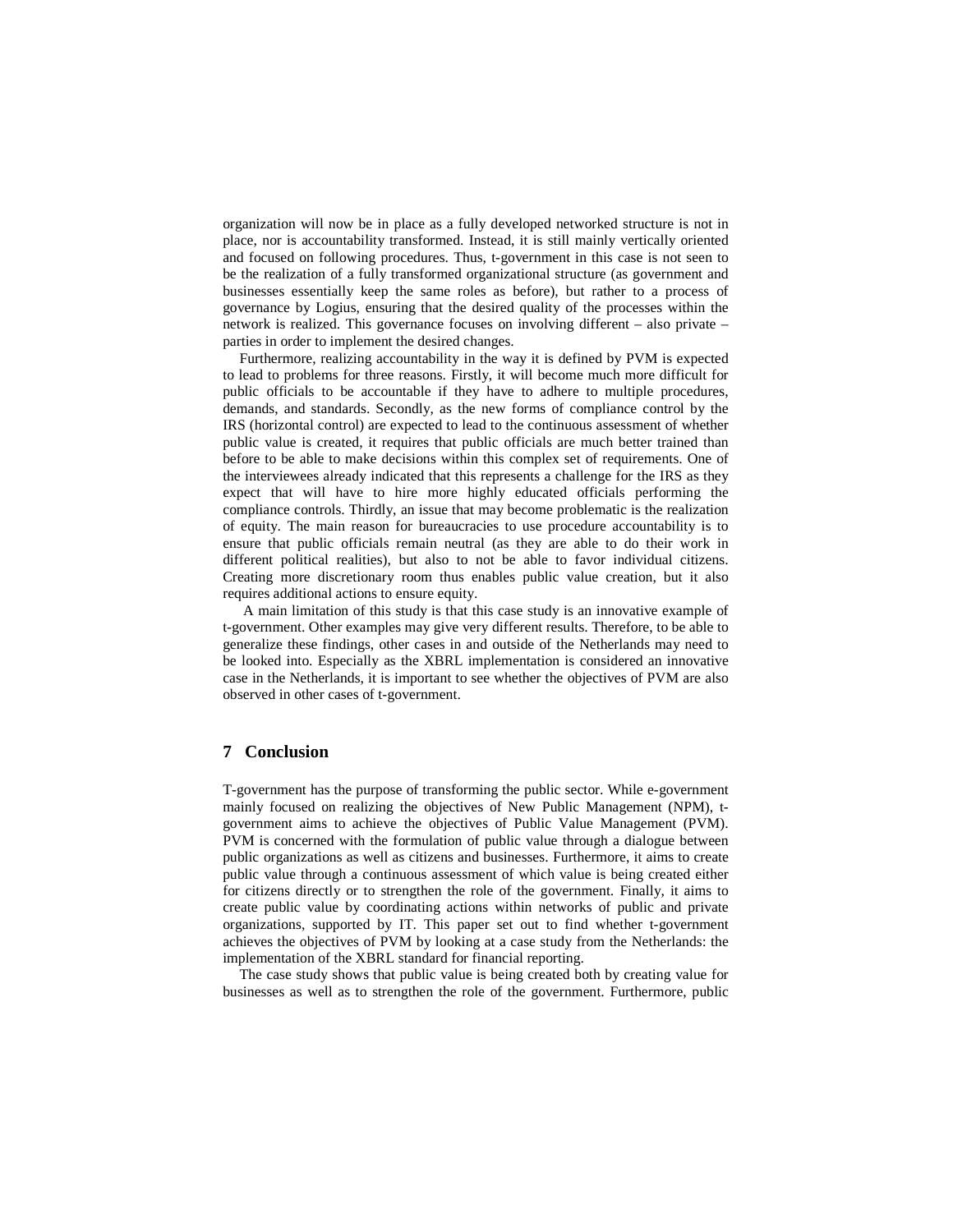officials will get more discretionary room to assess whether businesses are compliant. However, a networked structure and a pluriform form of accountability are not observed. Rather than being a mechanism for creating transformed organizations, tgovernment is thus an instrument for setting up governance in networks in order to realize the desired changes. To fully realize PVM professionalization of public officials is necessary as well as to make public processes more transparent. Further research should focus on whether professionalization and transparency contribute to realizing the objectives of PVM through t-government. Furthermore, other cases of tgovernment should be investigated to find whether PVM is also observed in less innovative cases.

## **References**

- 1. Chatfield, A.T.: Public Service Reform through e-Government: a Case Study of 'e-tax' in Japan. Electronic Journal of e-Government 7, 135-146 (2009)
- 2. Dawes, S.S.: The Evolution and Continuing Challenges of E-Governance. Public Administration Review (Special issue on The Quest for High-Performance Administration) 68, S86-S102 (2008)
- 3. Cordella, A., Iannacci, F.: Information systems in the public sector: The e-Government enactment framework. Journal of Strategic Information Systems 19, 52-66 (2010)
- 4. Bourgon, J.: Responsive, responsible and respected government: towards a New Public Administration theory. International Review of Administrative Sciences 73, 7-26 (2007)
- 5. Stoker, G.: Public Value Management A New Narrative for Networked Governance? The American Review of Public Administration 36, 41-57 (2006)
- 6. Osborne, D., Gaebler, T.: Reinventing Government: How the Entrepreneurial Spirit is Transforming the Public Sector. Addison-Wesley, Reading, MA (1992)
- 7. Goldfinch, S., Wallis, J.: Two Myths of Convergence in Public Management Reform. Public Administration 88, 1099-1115 (2010)
- 8. Irani, Z., Elliman, T., & Jackson, P.: Electronic transformation of government in the UK: a research agenda. *European Journal of Information Systems, 16*, 327-335 (2007)
- 9. Fountain, J.E.: Paradoxes of Public Sector Customer Service. Governance: An International Journal of Policy and Administration 14, 55-73 (2001)
- 10. Dunleavy, P., Margetts, H., Bastow, S., Tinkler, J.: New Public Management Is Dead Long Live Digital-Era Governance. Journal of Public Administration Research and Theory 16, 467-494 (2005)
- 11. Veenstra, A.F. v., Klievink, B., & Janssen, M.: Barriers and impediments to transformational government: insights from literature and practice. *Electronic Government, An International Journal, 8*(2-3), 226-241
- 12. Moore, M.H.: Creating Public Value: Strategic Management in Government. Harvard University Press, Cambridge, MA, US (1995)
- 13. Denhardt, R.B., Denhardt, J.V.: The New Public Service: Serving Rather than Steering. Public Administration Review 60, 549-559 (2000)
- 14. O'Flynn, J.: From New Public Management to Public Value: Paradigmatic Change and Managerial Implications. The Australian Journal of Public Administration 66, 353-366 (2007)
- 15. Cresswell, A.M., Burke, G.B., Pardo, T.A.: Advancing Return on Investment Analysis for Government IT. A Public Value Framework. Center for Technology in Government (2006)
- 16. Bannister, F.: Dismantling the silos: extracting new value from IT investments in public administration. Information Systems Journal 11, (2001)